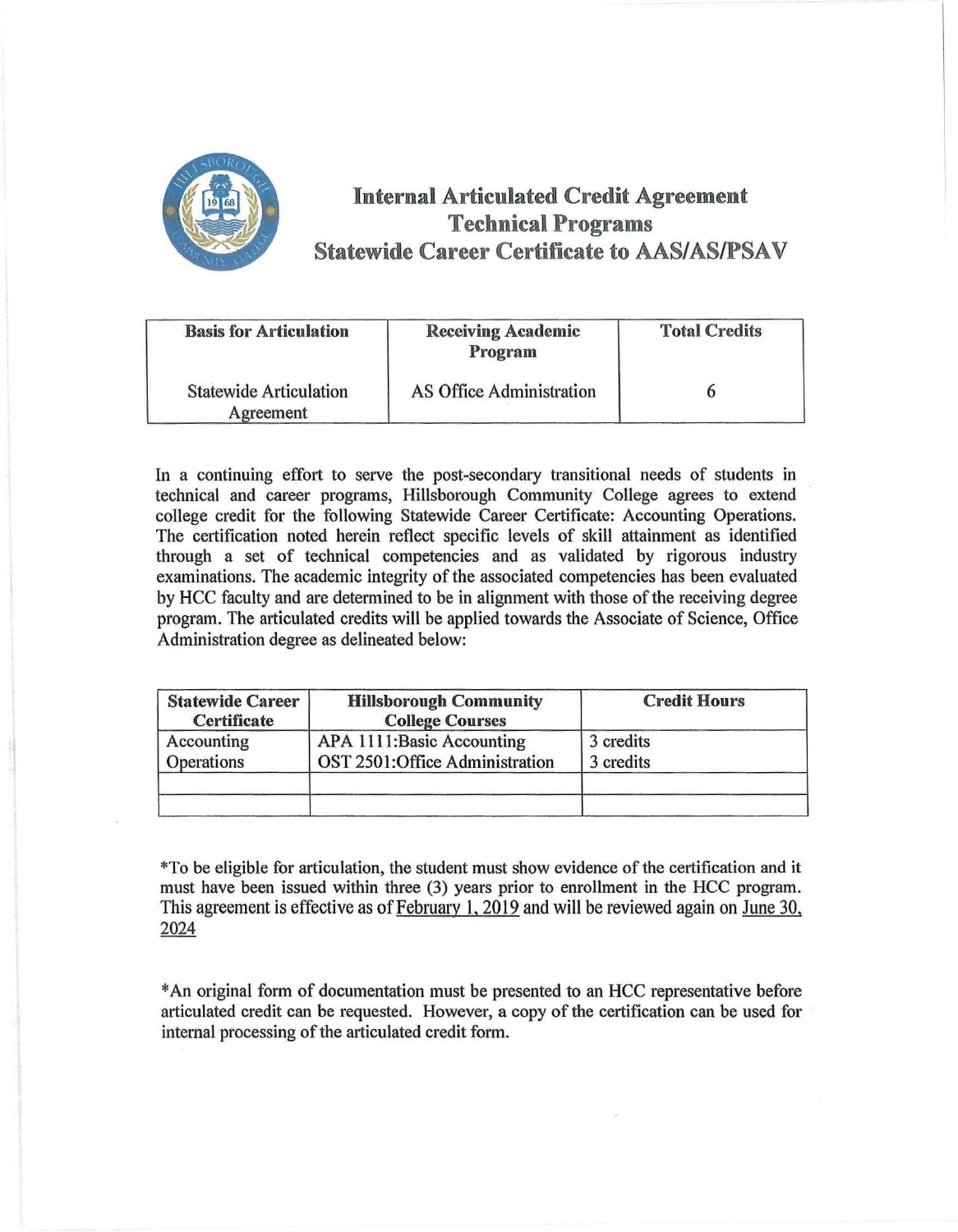# **HILLSBOROUGH COMMUNITY COLLEGE**

Maggie Morera Department  $\oint$ hair, Office Administration Date: Shella Rios Date: \_\_\_ ut-=-i,,\_1 ,LJll,J, ,\_,cr \_\_

Brian Mann Director, Associate in Science Programs

Date:

 $4 - 3 - 19$ 

Richard Senker Interim Vice President, Academic Affairs<br>Date:  $\frac{4}{7}$  / 9